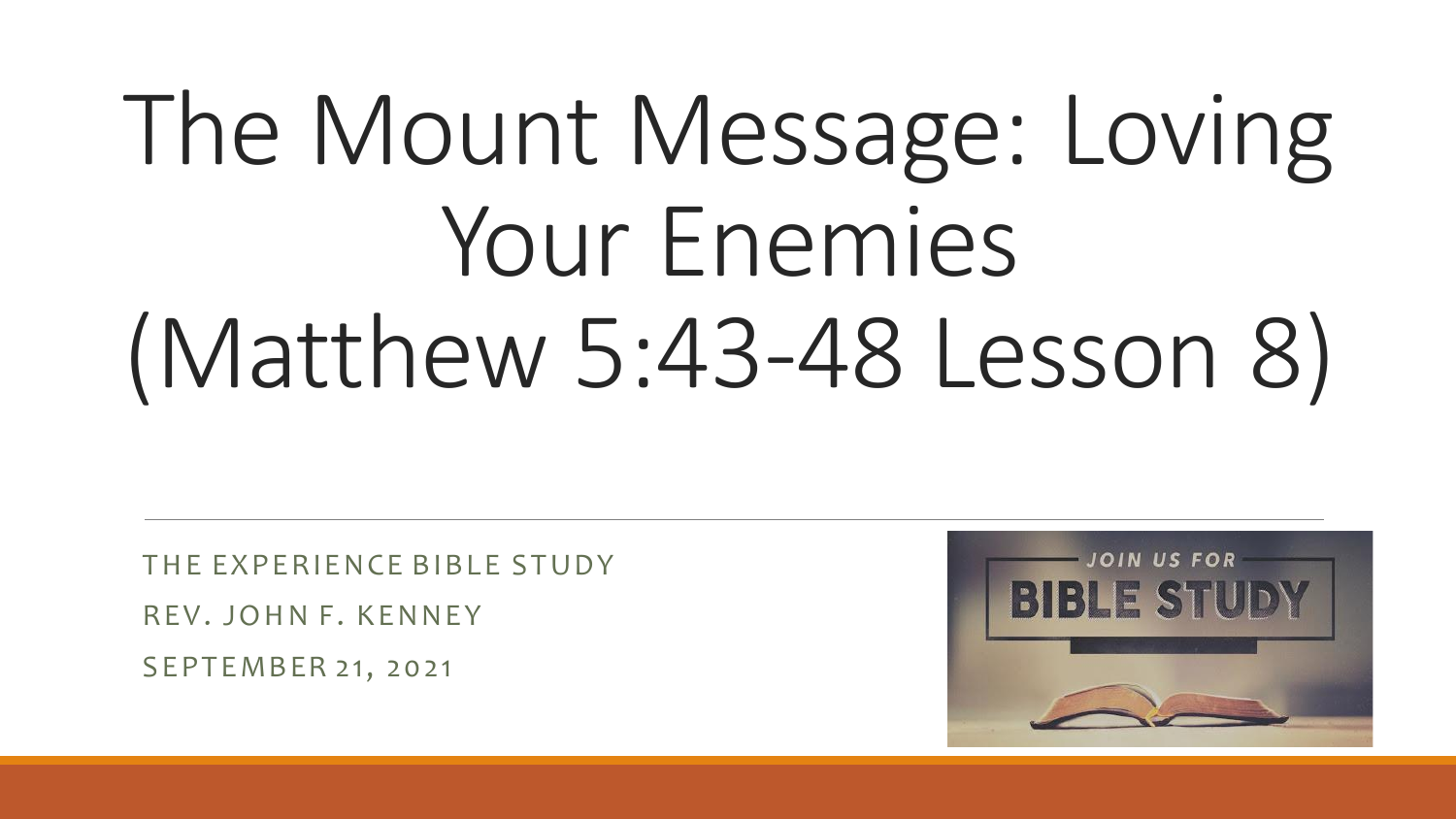#### Loving Your Enemies – What Happened To The Law?

1. Leviticus 19:18 commanded *"love of neighbor"* but the context is that neighbor only included "fellow Israelites".

2. There is *NO* command to hate the enemy in the OT but there are statements that God "hates all evildoers" (Psalm 5:5) & statements that apply others do, and should do, the same (Deuteronomy 23:3-7; 30:7; Psalm 26:5; 139:21-22)

3. The primary meaning is *NOT* personal vindictiveness or disdain BUT the religious rejection of those who don't belong to God's people and keep God's law.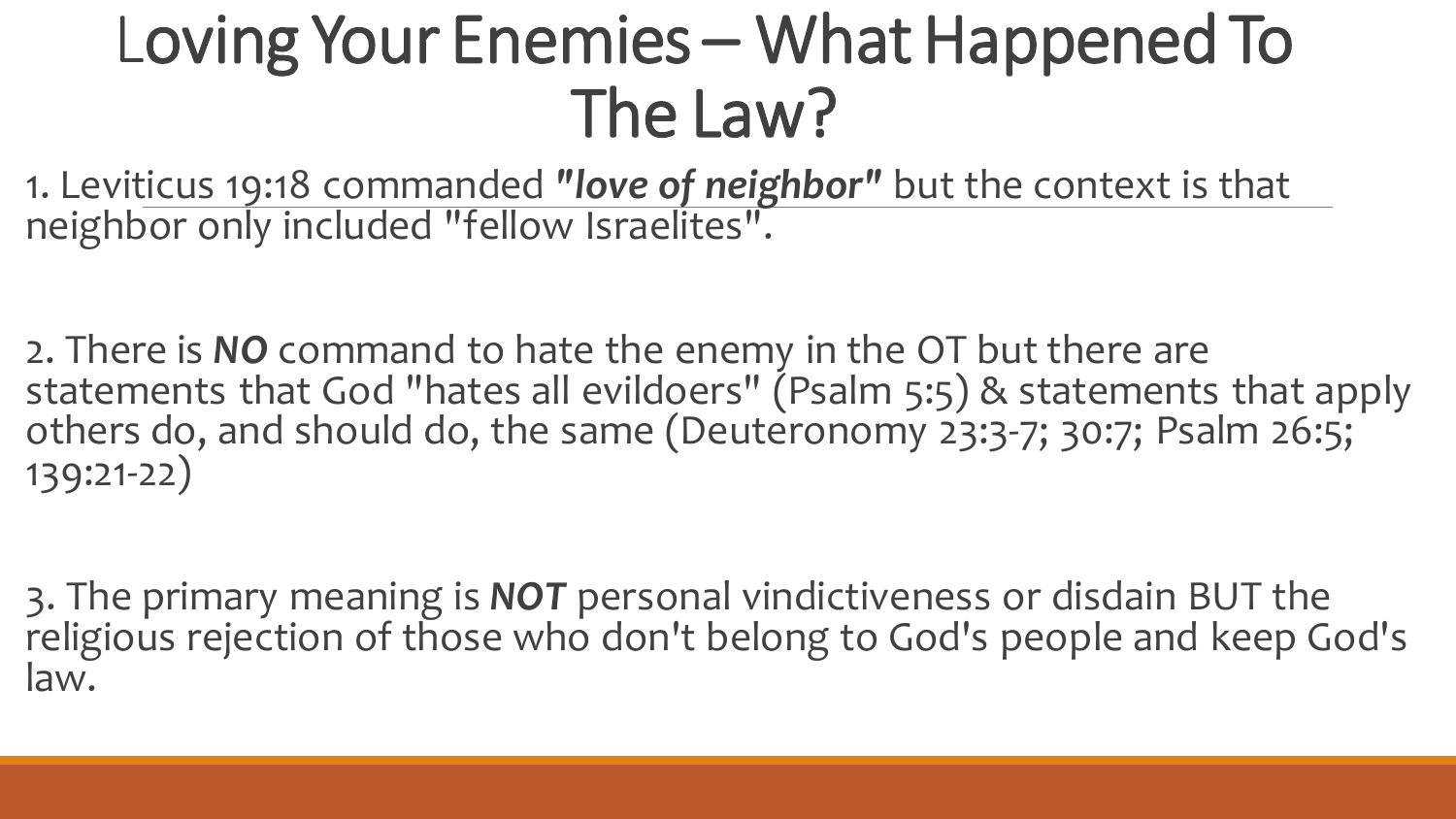#### What Does Jesus Mean?

1. This is not based on a *humanitarian ideal, a doctrine of human rights or some type of strategy to win the enemy over*.

2. Jesus bases this command on: *a)* his **authority** to set his own command in tension with the law in 5:43; *b)* on the nature of God who loves **all** impartially (5:45); *c)* the **promise** of an end-time reward (5:46)

3. The idea of reward is not motivated by selfishness but by the *radical lifestyle change* the disciples are called into.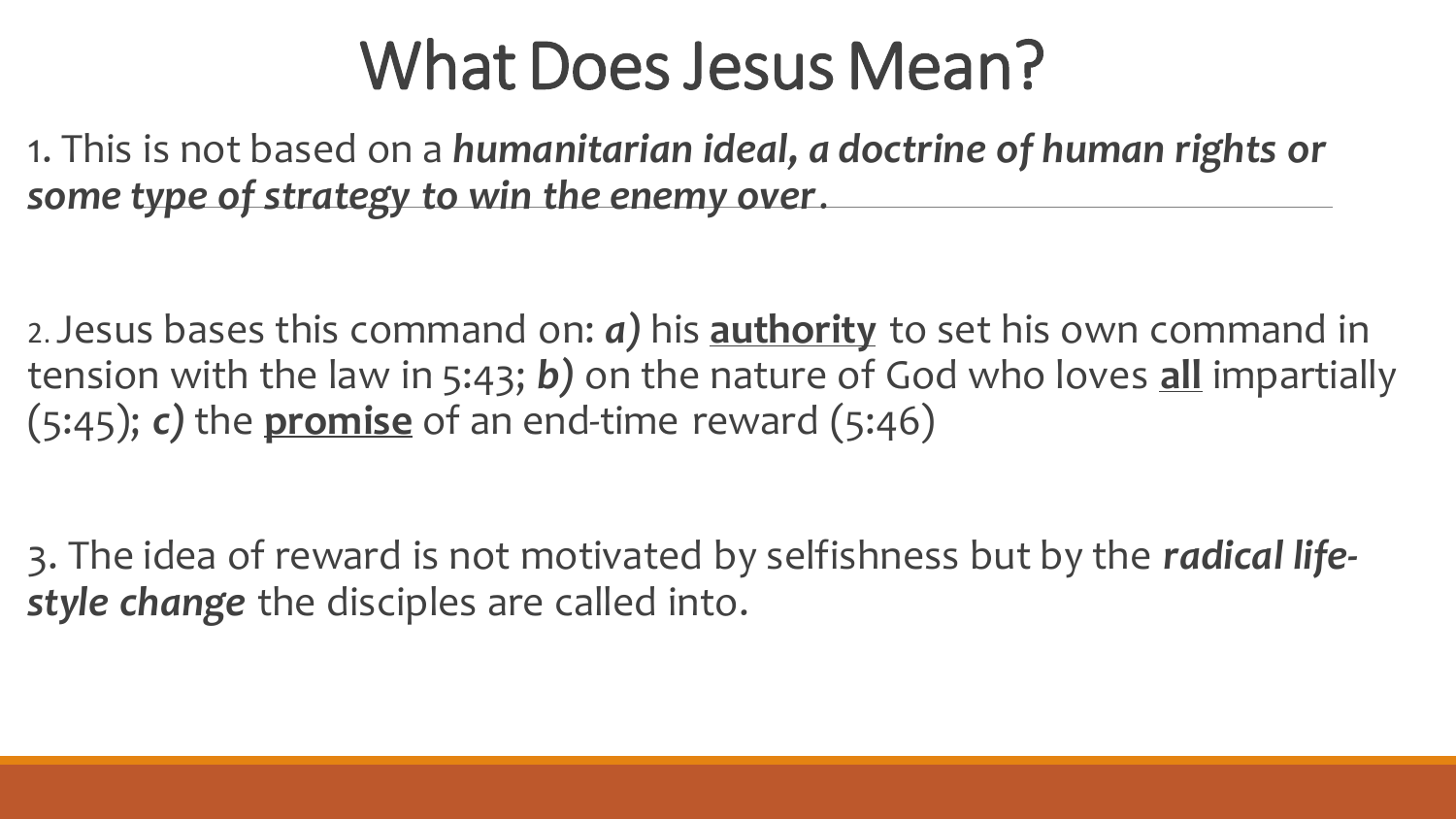### Is Jesus Asking For Too Much?

1. Jesus challenges, commands them to be *perfect* (vs. 48) and their pursuit of perfection is **not to be diluted** for comfort neither should it be understood in the Greek sense of absolute moral perfection.

2. It is against the backdrop of *humanity's fallenness* that the disciple is called to be perfect - "wholeness" is the intention.

3. Biblical "**wholeness"** or "**perfection**" means s*erving God whole-heartedly, to be single-minded in devotion to the one God*, just as God is one. It is the ethical stance appropriate to a monotheistic faith.